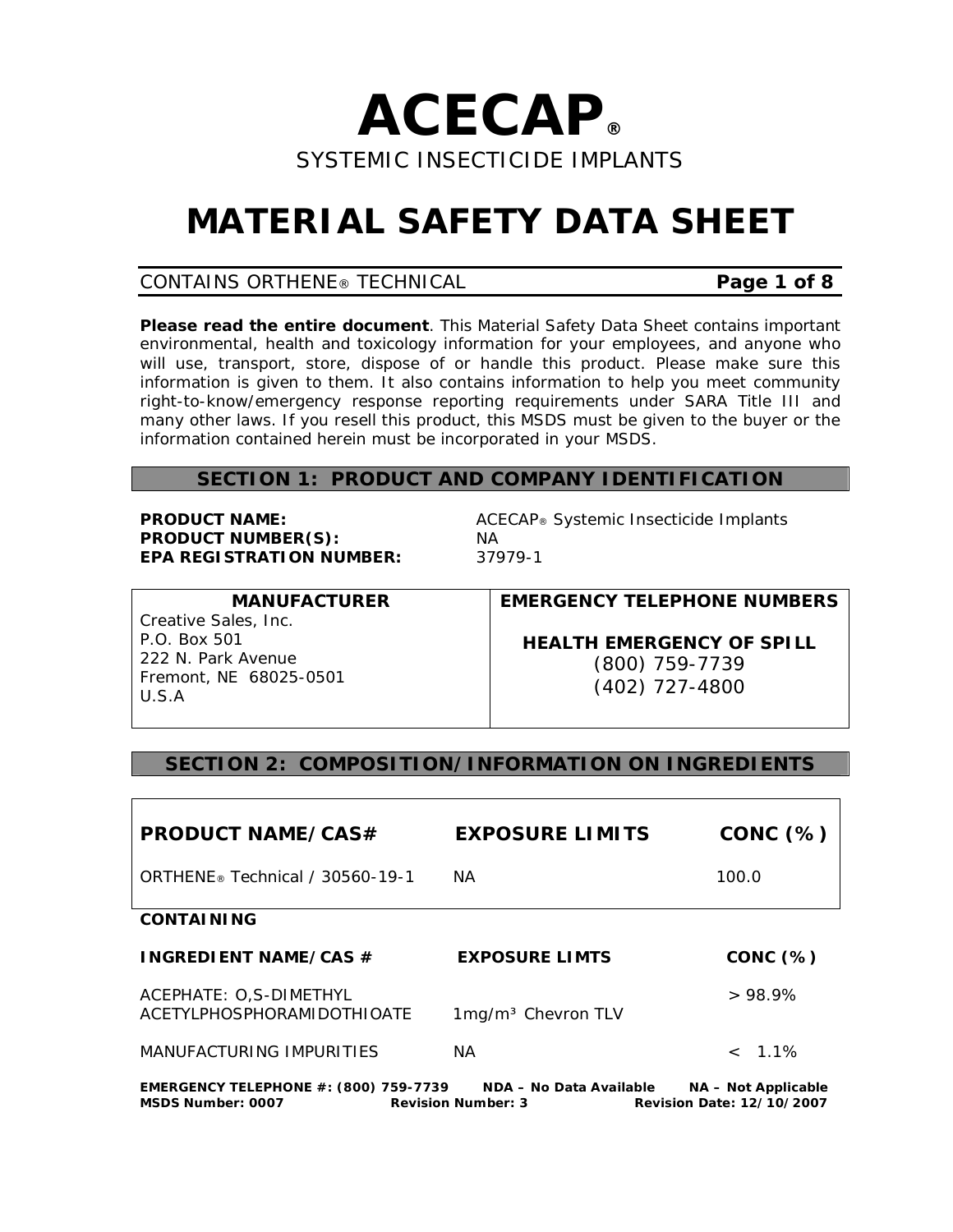All of these manufacturing impurities are present at less than 1% and are not known human carcinogens, or are not known to be hazardous.

TLV - Threshold Limit Value TWA - Time Weighted Average

STEL – Short-term Exposure Limit CAS - Chemical Abstract Service Number

## **SECTION 3: HAZARDS INDENTIFICATION**

|                 | <b>EMERGENCY OVERVIEW</b>                    |
|-----------------|----------------------------------------------|
| <b>CAUTION:</b> | - HARMFUL IF SWALLOWED                       |
|                 | - AVOID CONTACT WITH EYES, SKIN, OR CLOTHING |
|                 | - AVOID BREATHING DUST OR SPRAY MIST         |
|                 | - AVOID BREATHING VAPOR                      |
|                 | - KEEP OUT OF REACH OF CHILDREN              |

#### **POTENTIAL HEALTH EFFECTS**

#### **Acute Toxicity**

 **Eye:** This substance is not expected to cause prolonged or significant eye irritation.

**Skin:** This substance is not expected to cause prolonged or significant skin irritation. If absorbed through the skin, this substance is considered practically non-toxic to internal organs.

**Ingestion:** This substance is slightly toxic to internal organs if swallowed. The degree of injury will depend on the amount absorbed from the gut. Signs and symptoms which may be seen usually within 12 hours following overexposure, may include, but not be limited to, headache, dizziness, weakness, constriction of the pupil of the eye, blurred or dark vision, excessive salivation or nasal discharge, profuse sweating, abdominal cramps, nausea, and vomiting. Incontinence, unconsciousness, and convulsions indicate severe poisoning. In untreated severe poisoning, respiratory depression or cardia arrest may be fatal.

 **Inhalation:** If inhaled, this substance is considered practically non-toxic to internal organs. This substance may be irritating if inhaled. Signs and symptoms of respiratory tract irritations may include, but may not be limited to, one or more of the following: nasal discharge, sore throat, coughing, bronchitis, pulmonary edema and difficulty in breathing.

**Chronic Toxicity (Including Cancer):** High doses of Acephate have produced cancer in mice but there is no evidence that Acephate causes cancer in humans.

**Teratology (Birth Defects) Information:** There is no evidence that Acephate causes birth defects.

**Reproduction Information:** There is no evidence that Acephate causes reproductive defects in humans.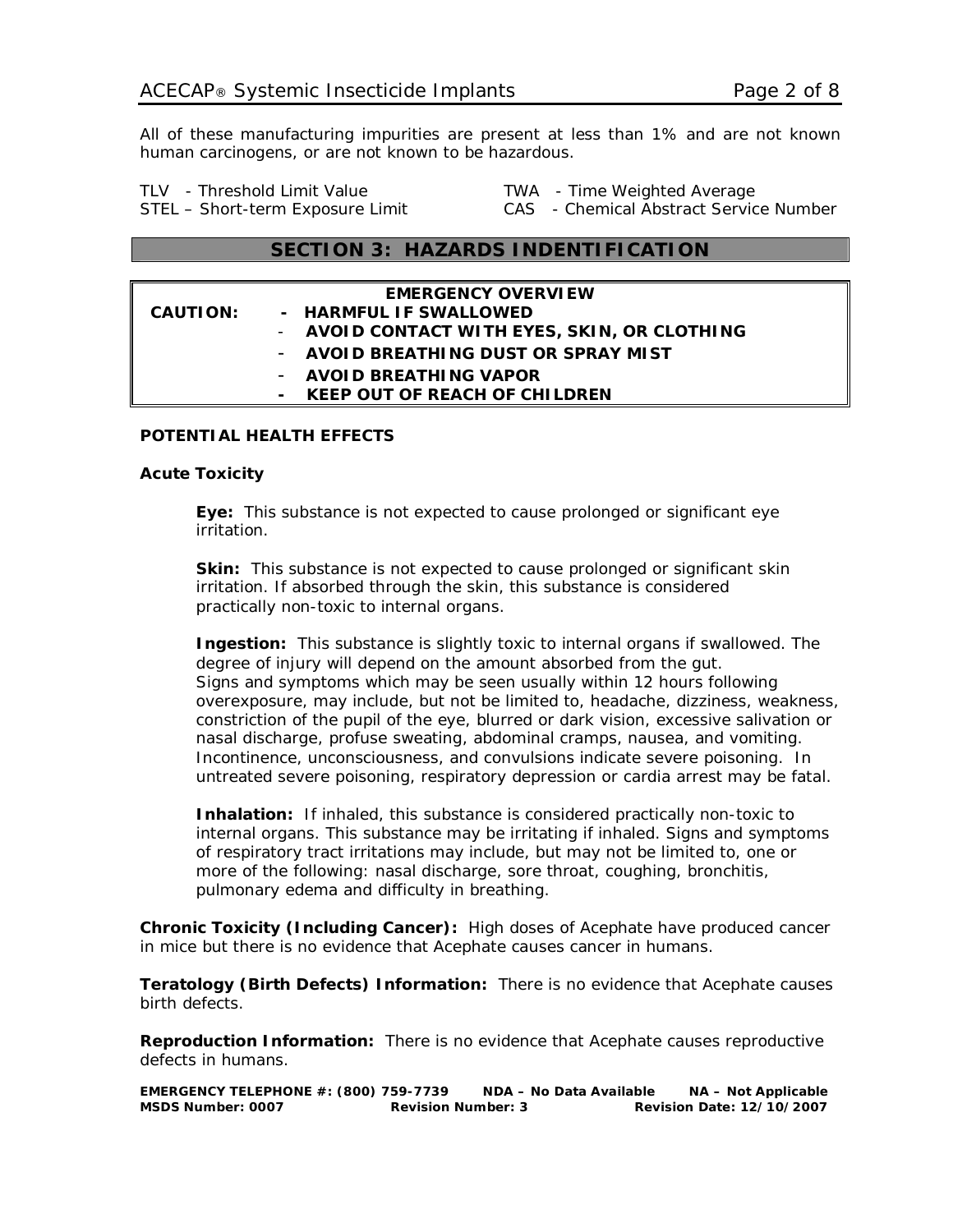For complete discussion of the toxicology data from which this evaluation was made, refer to Section 11.

#### **SECTION 4: FIRST AID MEASURES**

#### **EMERGENCY NUMBER (800) 892-0099**

**EYES:** Flush eyes immediately with fresh water for at least 15 minutes while holding the eyelids open. Remove contact lenses if worn. No additional first aid should be necessary. However, if irritation persists, see a doctor.

**SKIN:** If on skin, remove contaminated clothing, wash skin with plenty of soap and water. Wash contaminated clothing before reuse.

**INGESTION:** If swallowed, drink 1 or 2 glasses of water (or milk) and induce vomiting by touching the back of the throat with finger. If possible, contact a physician, Poison Control Center, or emergency center before inducing vomiting. Do not induce vomiting or give anything by mouth to an unconscious person. Take person and product container to the nearest emergency treatment center.

**INHALATION:** If inhaled, move victim to fresh air. If not breathing, give artificial respiration, preferably mouth to mouth. Get medical attention.

**NOTES TO PHYSICIAN:** This material contains a cholinesterase inhibitor. Measurement of blood cholinesterase activity may be useful in monitoring exposure but decisions regarding treatment will usually need to be made before test results are available. If signs of cholinesterase inhibition appear, atropine sulfate is antidotal. 2-PAM (PROTOPAM) is also antidotal and may be used in conjunction with atropine but should not be used alone.

### **SECTION 5: FIRE FIGHTING MEASURES**

**FLASH POINT:** NA **METHOD:** NA **AUTOIGNITION:** NDA **EXTINGUISHING MEDIA:** CO<sub>2</sub>, dry chemical, foam, water fog.

**FLAMMABLE LIMITS (% by volume in air):** Lower: NDA Upper: NDA

**NFPA RATINGS: Health** 1**; Flammability** 1**; Reactivity** NDA**; Special** NDA (Least-0, Slight-1, Moderate-2, High-3, Extreme-4). These values are obtained using the guidelines or published evaluations prepared by the National Fire Protection Association, NFPA.

**FIRE FIGHTING INSTRUCTIONS:** Products of combustion from fires involving this material may be toxic. Avoid breathing smoke and mists. Avoid personnel and equipment contact with fallout and runoff. Minimize the amount of water used for fire fighting. Do not enter any enclosed area without full protective equipment, including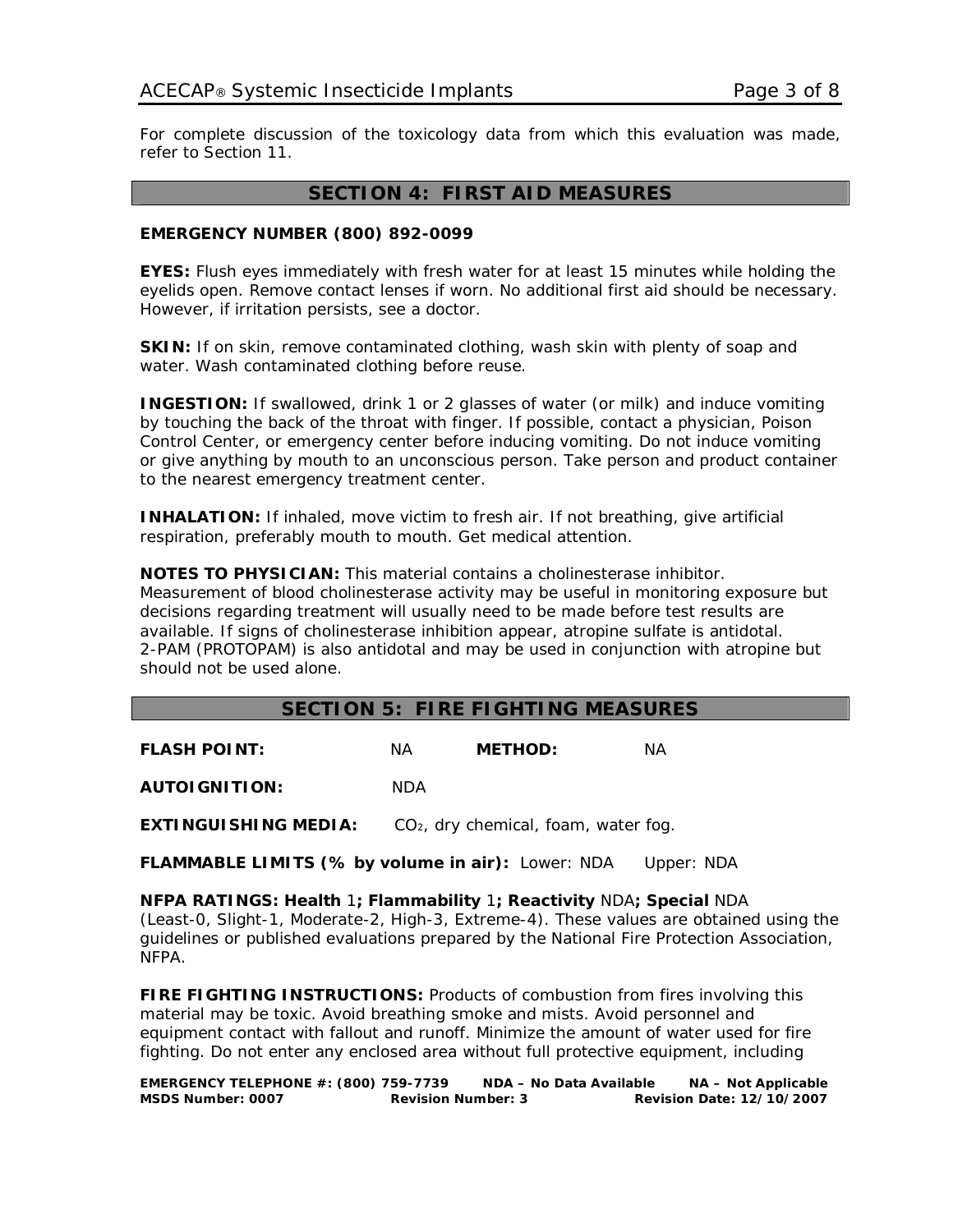self-contained breathing equipment. Contain and isolate runoff and debris for proper disposal. Decontaminate personal protective equipment and fire fighting equipment before reuse. Read the entire document.

**HAZARDOUS COMBUSTION PRODUCTS:** Normal combustion forms carbon dioxide, water vapor and may produce oxides of sulfur, nitrogen and phosphorous. Incomplete combustion can produce carbon monoxide.

## **SECTION 6: ACCIDENTAL RELEASE MEASURES**

**SPILL OR LEAK PRECAUTIONS:** Do not discharge into lakes, streams, ponds or public waters unless in accordance with an NPDES permit. Do not apply directly to water or wetlands. Do not contaminate water by cleaning of equipment or disposal of waste.

Clean up spills immediately, observing precautions in Personal Protection Section 8. Vacuum with machines equipped with high efficiency filters or sweep up material and place in a disposable container. Scrub contaminated area with detergent and water using a stiff broom. Pick up liquid with Oil Dry, cat litter, clay, rags or other absorbent and place in a disposable container.

**DISPOSAL METHODS:** Refer to Section 13, Disposal Considerations.

## **SECTION 7: HANDLING AND STORAGE**

#### **READ AND OBSERVE ALL PRECAUTIONS ON PRODUCT LABEL.**

Keep pesticide in original container. Store in a cool, dry place. Protect from excessive heat.

Do not contaminate food or foodstuffs. Do not store or transport near feed or food.

#### **SECTION 8: EXPOSURE CONTROLS; PERSONAL PROTECTION**

#### **EYE PROTECTION:**

User: Do not get this material in your eyes. Eye contact can be avoided by wearing chemical goggles.

Emergency Responder: NDA

#### **RESPIRATORY/VENTILATION REQUIREMENTS:**

User: No Special respiratory protection is normally required. However, if operating conditions create airborne concentrations which exceed the recommended exposure standards, the use of an approved respirator is required.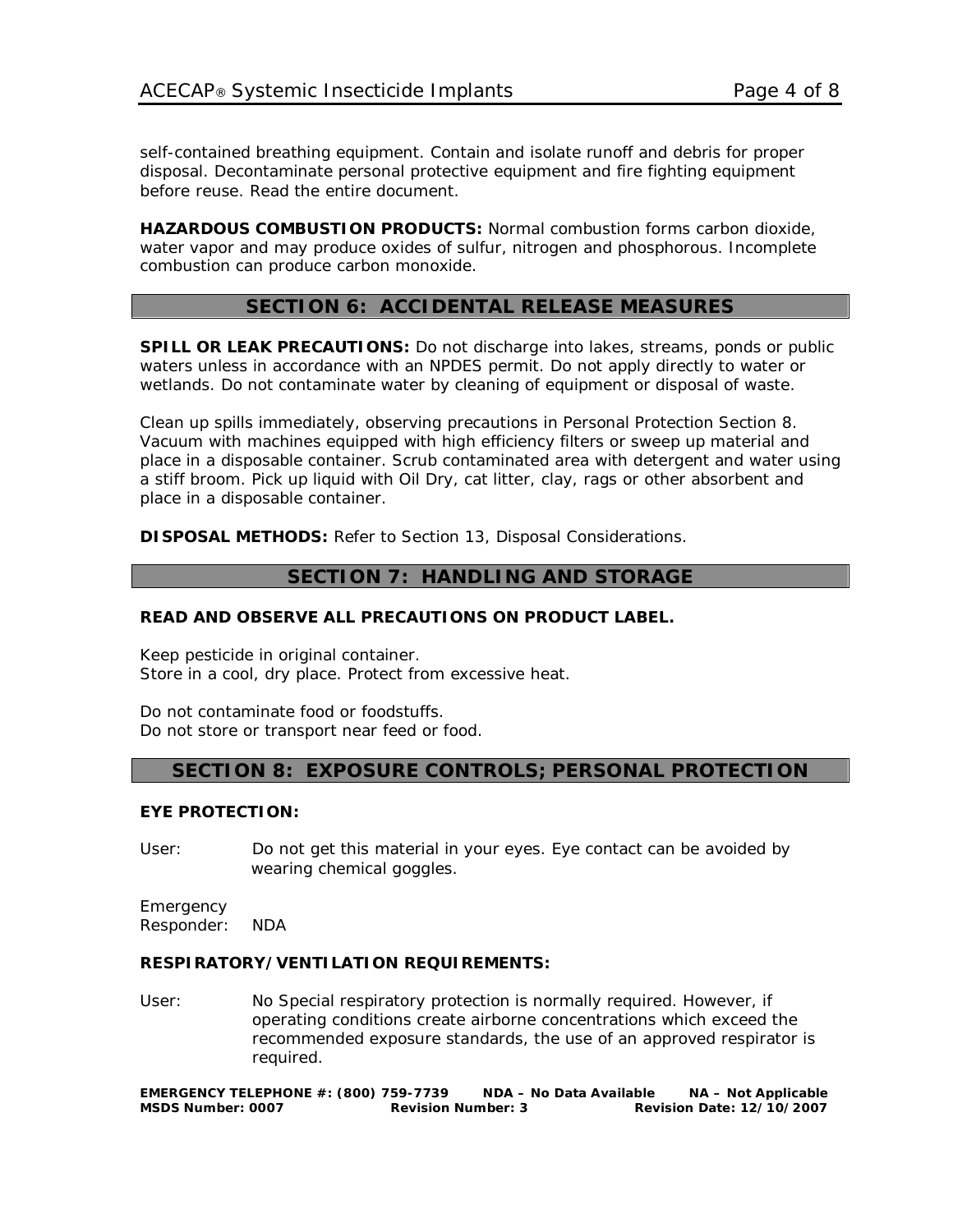Use adequate ventilation to keep the airborne concentrations of this material below the recommended exposure standard.

Emergency Responder: NDA

#### **SKIN PROTECTION:**

User: No special skin protection is usually necessary. Avoid prolonged or frequently repeated skin contact with this material. Skin contact can be minimized by wearing protective clothing.

**Emergency** Responder: NDA

**EXPOSURE LIMITS:** See Section 2.

#### **SECTION 9: PHYSICAL AND CHEMICAL PROPERTIES**

| APPEARANCE:                       | White powder with a strong cabbage-like odor.                                                                       |
|-----------------------------------|---------------------------------------------------------------------------------------------------------------------|
| <b>MELTING POINT:</b>             | 86.9 - 91.0°C (Decomposes)                                                                                          |
| <b>BOILING POINT:</b>             | NA.                                                                                                                 |
| DENSITY/BLUK DENSITY/             |                                                                                                                     |
| <b>SPECIFIC GRAVITY:</b>          | 1.35                                                                                                                |
| <b>SOLUBILITY:</b>                | Soluble in water; moderately soluble in alcohol<br>and acetone; slight-moderate solubility in<br>aromatic solvents. |
| <b>VAPOR PRESSURE:</b>            | 1.7X10 – 6 mm Hg @ 24 °C                                                                                            |
| <b>DISSOCIATION CONSTANT:</b>     | <b>NDA</b>                                                                                                          |
| <b>OCTANOL/WATER PARTITION</b>    |                                                                                                                     |
| <b>COEFFICIENT:</b>               | <b>NDA</b>                                                                                                          |
| pH:                               | <b>NDA</b>                                                                                                          |
| VISCOSITY:                        | <b>NDA</b>                                                                                                          |
| MISCIBILITY:                      | <b>NDA</b>                                                                                                          |
| <b>CORROSION CHARACTERISTICS:</b> | <b>NDA</b>                                                                                                          |

## **SECTION 10: STABILITY AND REACTIVITY**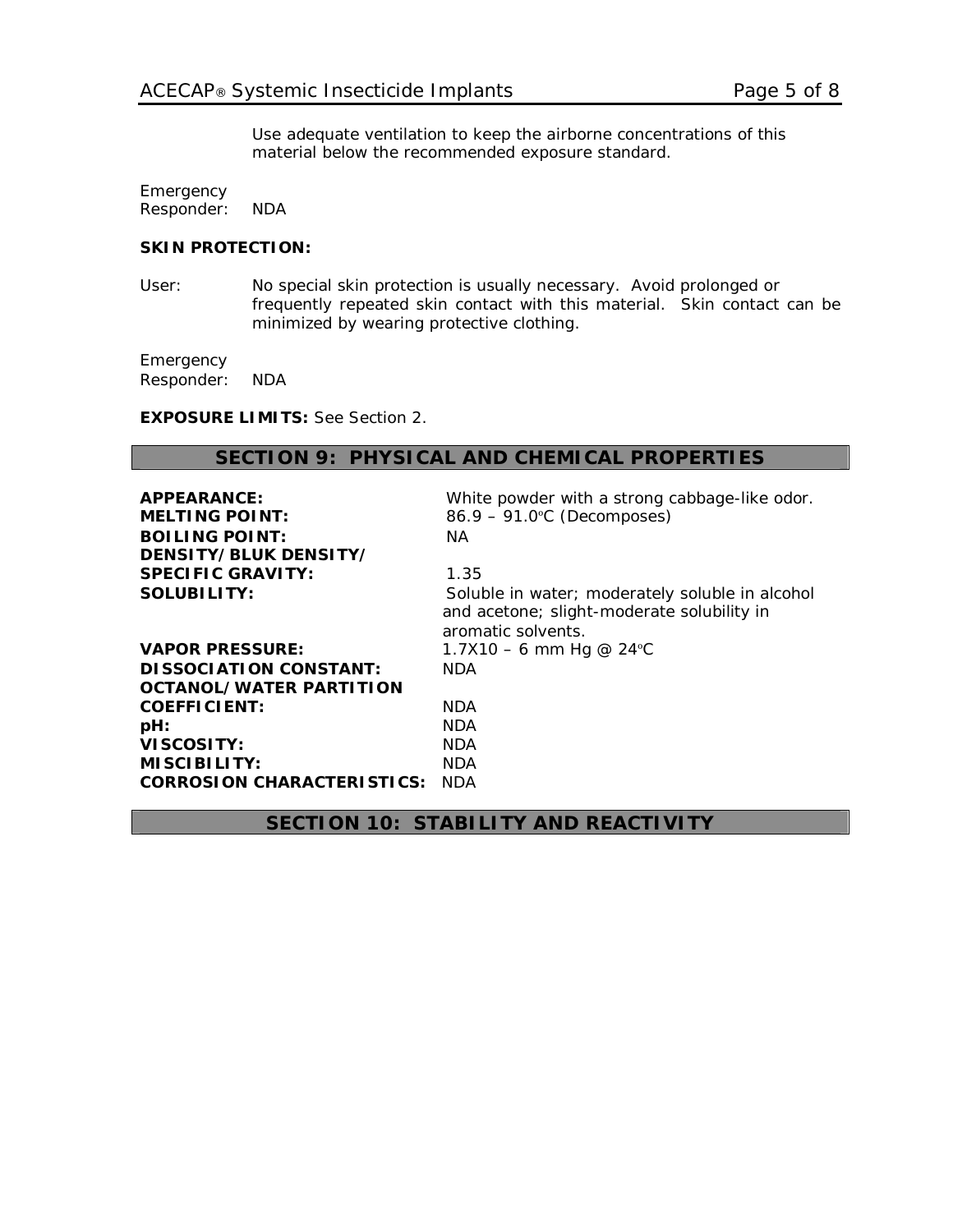## **OXIDATION/REDUCTION PROPERTIES:** NDA

## **SECTION 11: TOXICOLOGY INFORMATION**

**ACUTE** (Product Specific Information)

**Eye Irritation:** Minimal effects clearing within 24 hours.

**Skin Irritation:** No irritation was present 72 hours after exposure.

 **Dermal Toxicity:**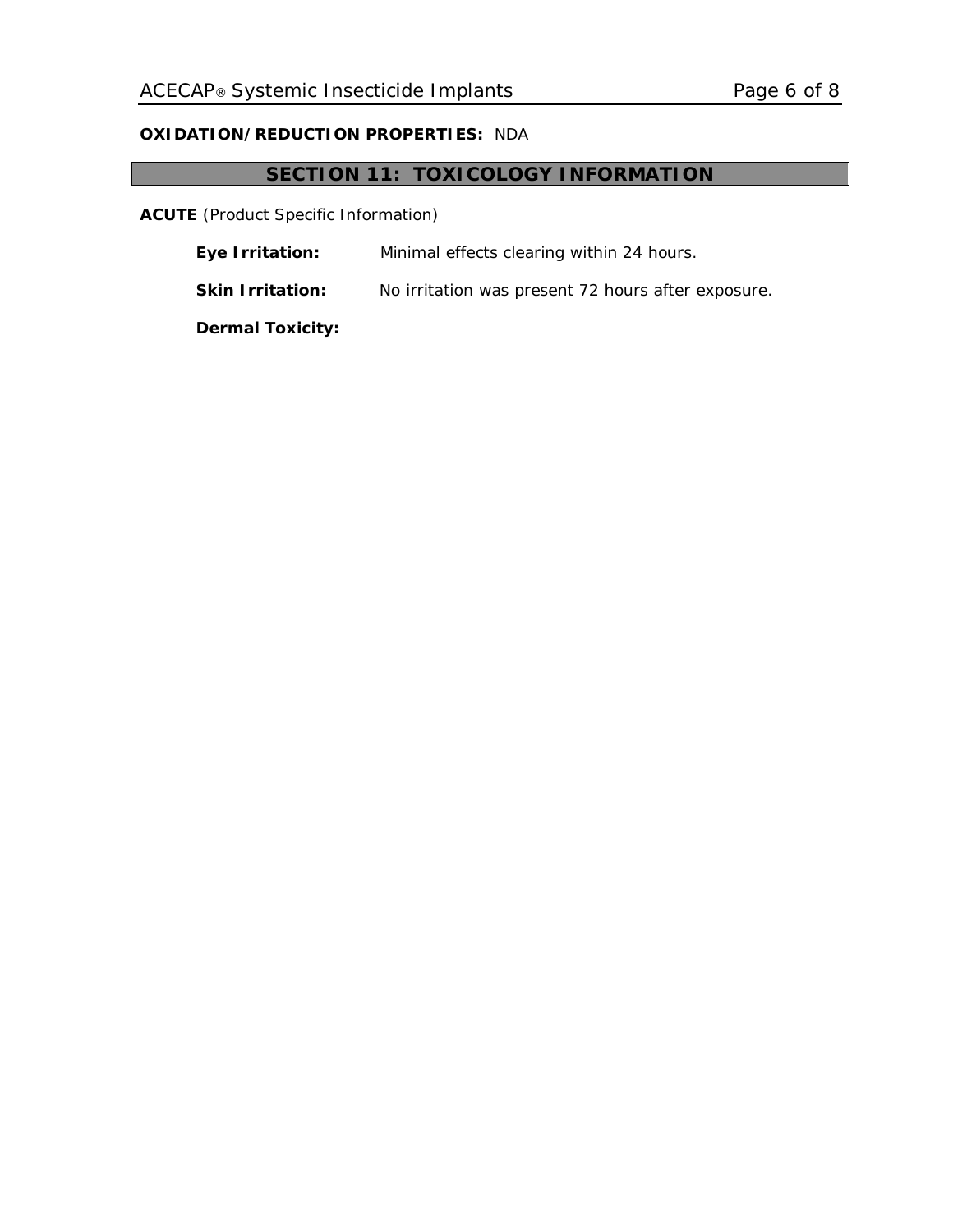**OTHER:** The significance of the above-mentioned results cannot be fully evaluated for humans. However, based on the dose-response observed in these studies and risk